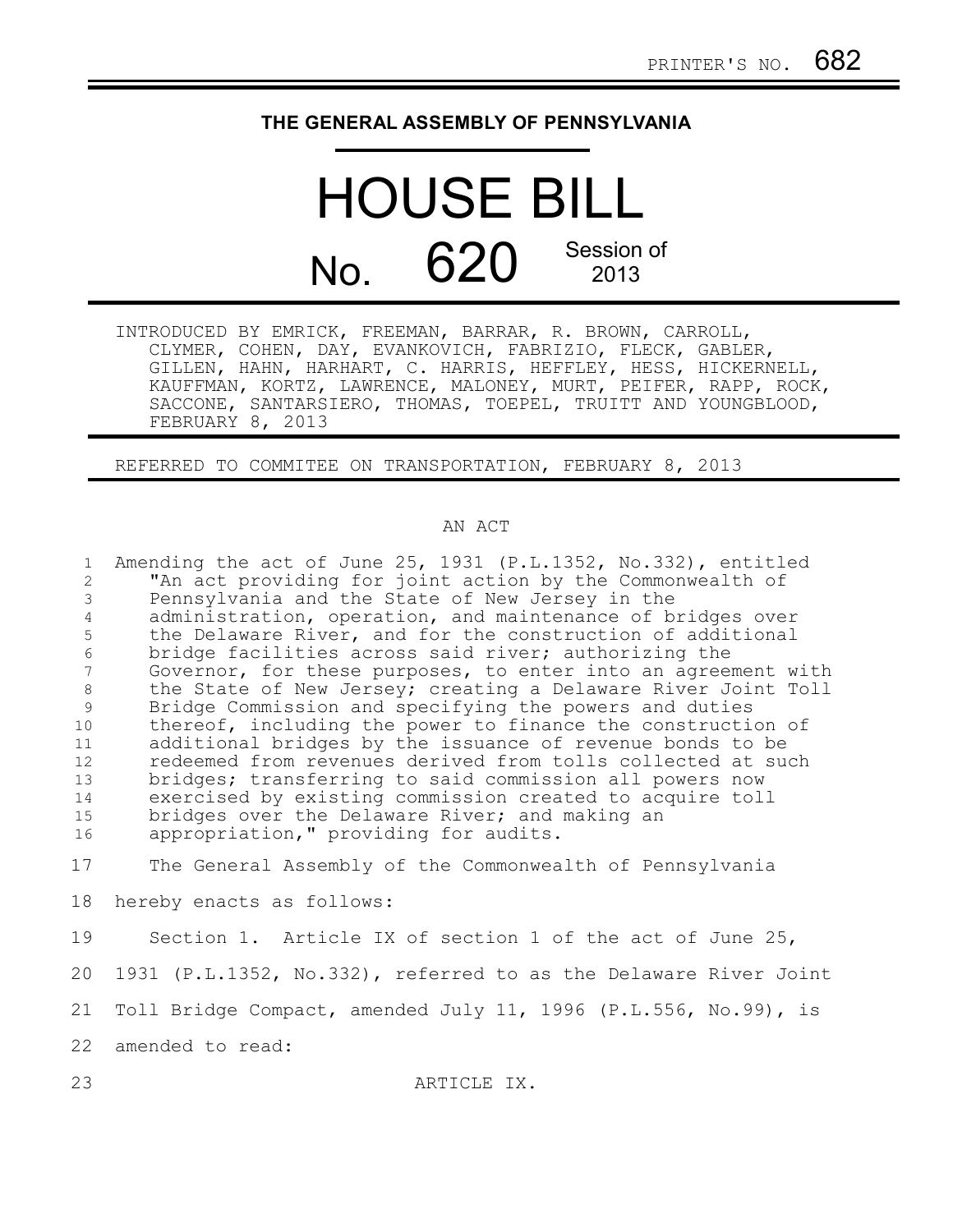The commission shall make annual reports to the Governors and Legislatures of the Commonwealth of Pennsylvania and the State of New Jersey setting forth in detail its operations and transactions, and may make such additional reports from time to time to the Governors and Legislatures, as it may deem advisable. 1 2 3 4 5 6

[The commission shall submit biennially to a performance audit jointly conducted by the Auditor General of Pennsylvania and the State Auditor of New Jersey, which shall include expenditures and operations of the commission. These auditors shall complete the performance audit and prepare a joint report by December 31 of every odd-numbered year, with the first audit and report to be completed by December 31, 1997. A report of those audits shall be submitted to the Governors and Legislatures of the Commonwealth of Pennsylvania and the State of New Jersey and to the Delaware River Joint Toll Bridge Commission. 7 8 9 10 11 12 13 14 15 16 17

An annual financial audit shall be conducted at the expense of the commission by an independent accounting firm in accordance with generally accepted accounting principles. A written report of each audit shall be submitted to the commission and shall be retained by the commission for at least five years.] 18 19 20 21 22 23

The Auditor General of Pennsylvania and the State Auditor of New Jersey shall jointly conduct annual financial and management audits of expenditures and operations of the commission and shall submit a report of those audits to the Governors and Legislatures of the Commonwealth of Pennsylvania and the State of New Jersey. Section 2. The Governor shall not enter into a supplemental 24 25 26 27 28 29 30

20130HB0620PN0682 - 2 -